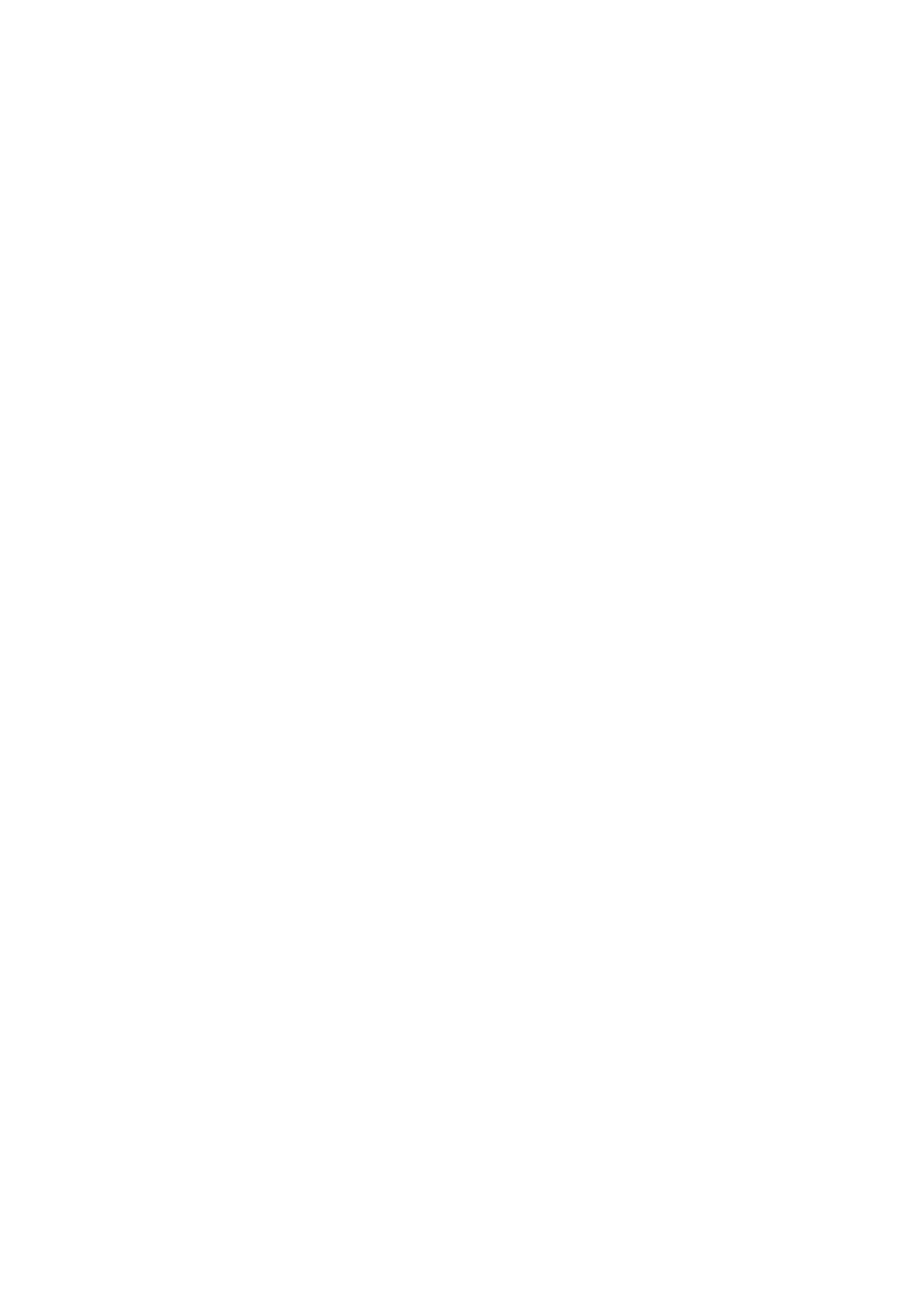*I certify that this PUBLIC BILL, which originated in the LEGISLATIVE ASSEMBLY, has finally passed the LEGISLATIVE COUNCIL and the LEGISLATIVE ASSEMBLY of NEW SOUTH WALES.*

> *Clerk of the Legislative Assembly. Legislative Assembly, Sydney, , 2004*



New South Wales

# **Thoroughbred Racing Legislation Amendment Bill 2004**

Act No , 2004

An Act to amend the *Thoroughbred Racing Board Act 1996* and other racing legislation to change the name of the NSW Thoroughbred Racing Board and to make further provision with respect to licensing and registration, appeals and the Racing Industry Participants Advisory Committee; to make consequential amendments to other Acts; and for other purposes.

*I have examined this Bill, and find it to correspond in all respects with the Bill as finally passed by both Houses.*

*Chairman of Committees of the Legislative Assembly.*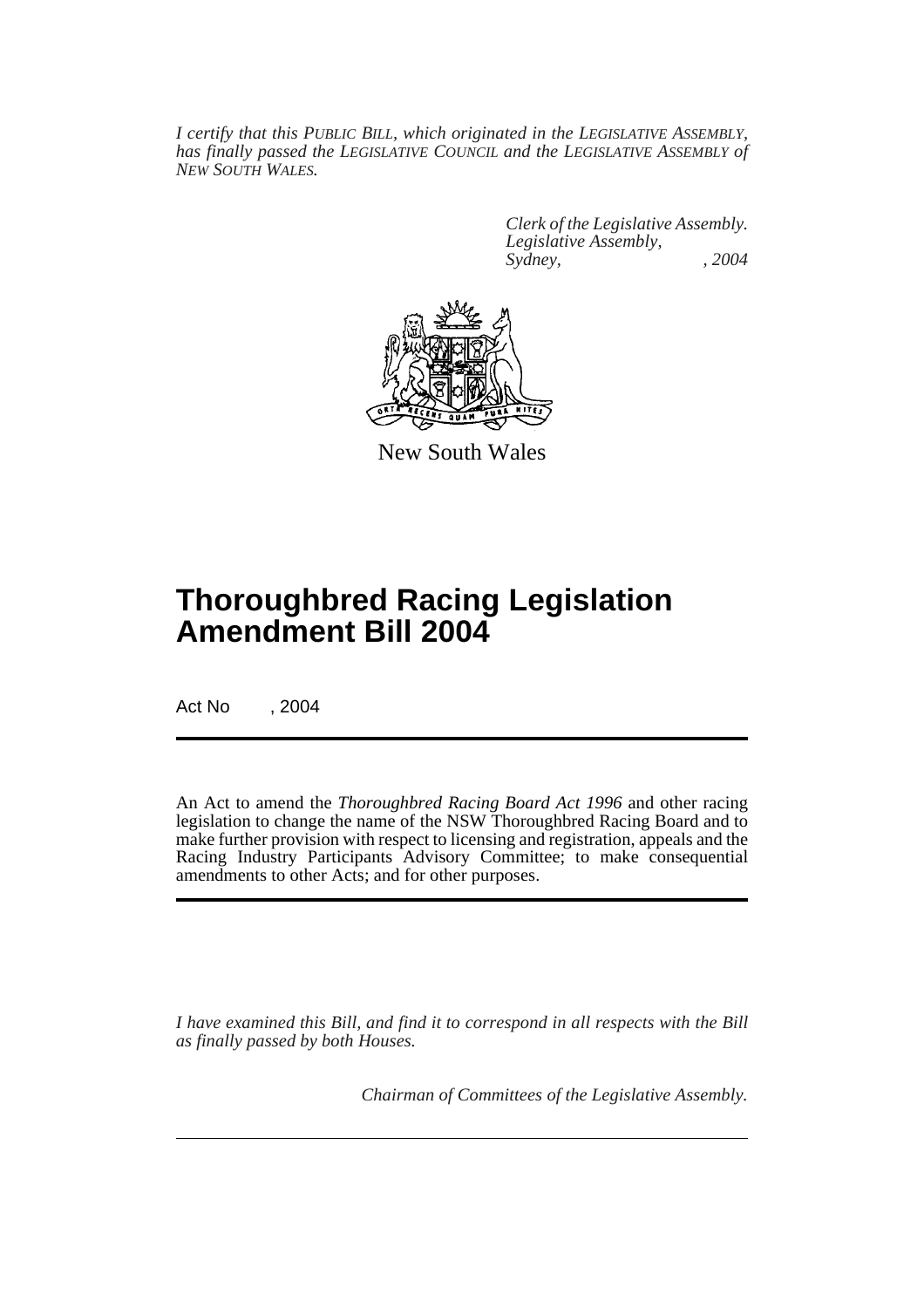#### **The Legislature of New South Wales enacts:**

### **1 Name of Act**

This Act is the *Thoroughbred Racing Legislation Amendment Act 2004*.

#### **2 Commencement**

This Act commences on a day or days to be appointed by proclamation.

#### **3 Amendment of Thoroughbred Racing Board Act 1996 No 37**

The *Thoroughbred Racing Board Act 1996* is amended as set out in Schedule 1.

#### **4 Amendment of Racing Appeals Tribunal legislation**

The Act and statutory instrument specified in Schedule 2 are amended as set out in that Schedule.

#### **5 Consequential amendments**

The Acts specified in Schedule 3 are amended as set out in that Schedule.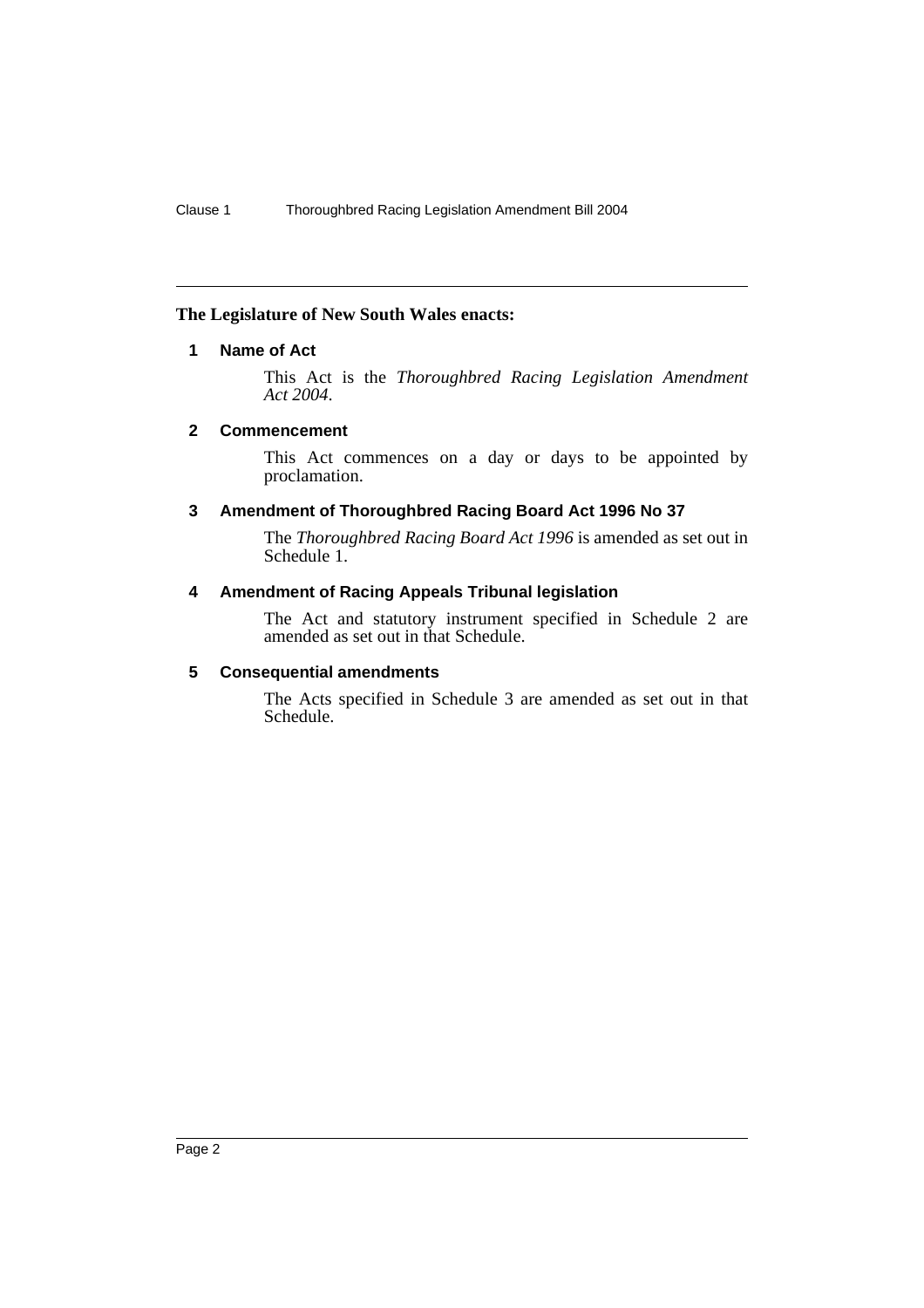Amendment of Thoroughbred Racing Board Act 1996 Schedule 1

# **Schedule 1 Amendment of Thoroughbred Racing Board Act 1996**

(Section 3)

### **[1] Long title**

Omit "the NSW Thoroughbred Racing Board".

Insert instead "Racing New South Wales".

#### **[2] Section 1 Name of Act**

Omit "*Board*".

#### **[3] The whole Act (except section 6 (1) (d) and Schedule 1 and except as otherwise amended)**

Omit "the Board", "The Board" and "NSW Thoroughbred Racing Board" wherever occurring.

Insert instead "Racing NSW".

#### **[4] Section 3 Definitions**

Omit the definition of *Board* from section 3 (1).

#### **[5] Section 3 (1)**

Insert in alphabetical order:

*Racing NSW* means Racing New South Wales.

## **[6] Section 4**

Omit the section. Insert instead:

#### **4 Establishment of Racing NSW**

- (1) There is established by this Act a body corporate with the corporate name of Racing New South Wales.
- (2) Racing New South Wales may, in the exercise of its functions, use the name "Racing NSW".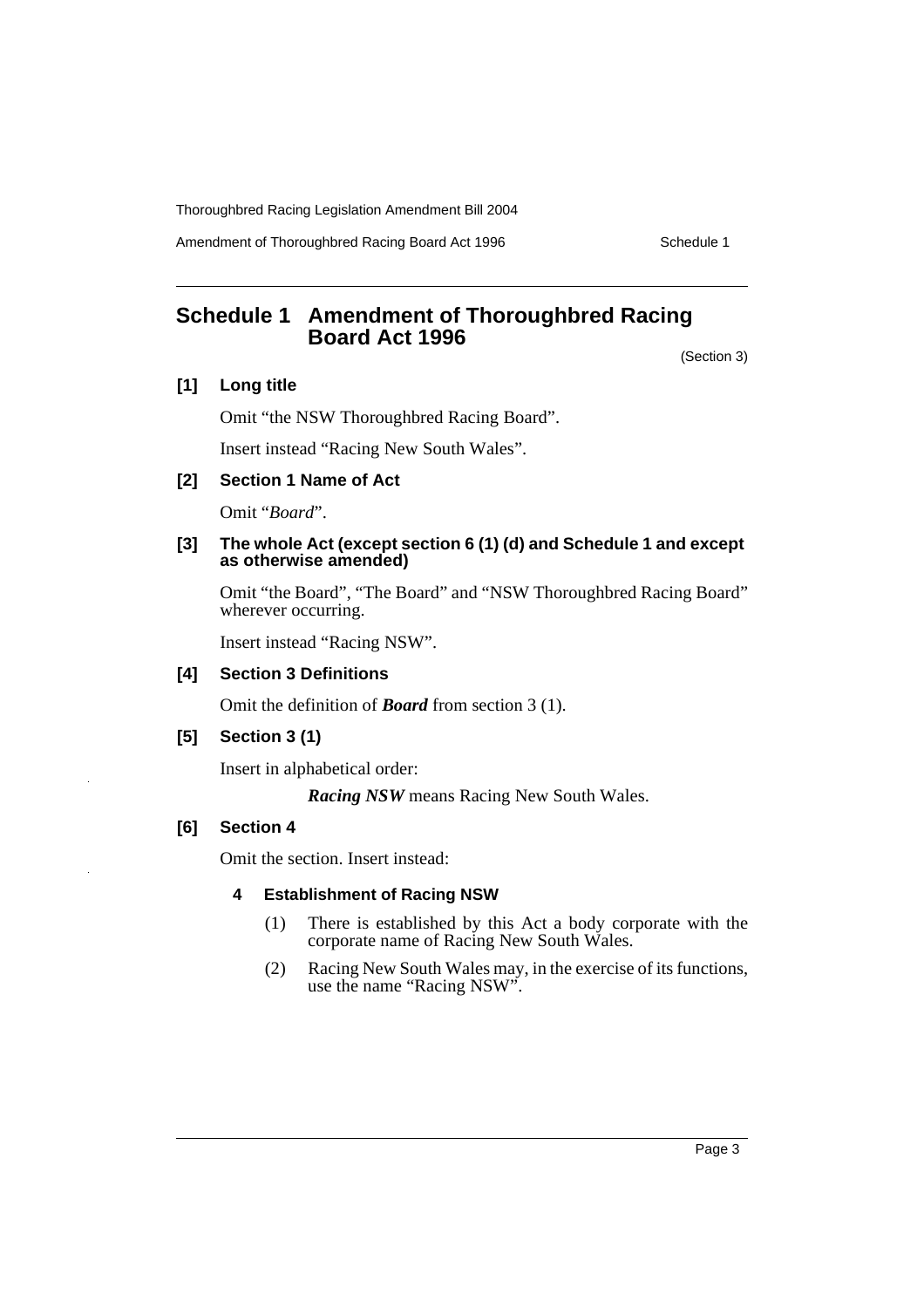Schedule 1 Amendment of Thoroughbred Racing Board Act 1996

#### **[7] Section 14AA**

Insert after section 14:

#### **14AA Registration and licensing functions of Racing NSW—general**

- (1) Racing NSW is to exercise its registration and licensing functions so as to ensure that any individuals registered or licensed by Racing NSW are persons who, in the opinion of Racing NSW, are fit and proper persons to be so registered or licensed (having regard in particular to the need to protect the public interest as it relates to the horse racing industry).
- (2) Without limiting subsection (1), a person is not to be so registered or licensed if the person has a conviction and Racing NSW is of the opinion that the circumstances of the offence concerned are such as to render the person unfit to be so registered or licensed.
- (3) This section does not limit any provisions of the Rules of Racing relating to the exercise of the registration and licensing functions of Racing NSW.
- (4) In this section:

*conviction* has the meaning given by the *Criminal Records Act 1991* but does not include a conviction that is spent under that Act.

*registration and licensing functions* means the functions referred to in section 14  $(2)$  (b).

#### **[8] Section 23 Integrity Assurance Committee**

Omit "the Board's functions" from section 23 (1).

Insert instead "the functions of Racing NSW".

#### **[9] Section 31 Membership**

Omit section 31 (1) (c). Insert instead:

(c) 1 member nominated by the other members of RIPAC to represent consumers of racing and betting services, being a person selected from a panel of 3 persons nominated by the Public Interest Advocacy Centre.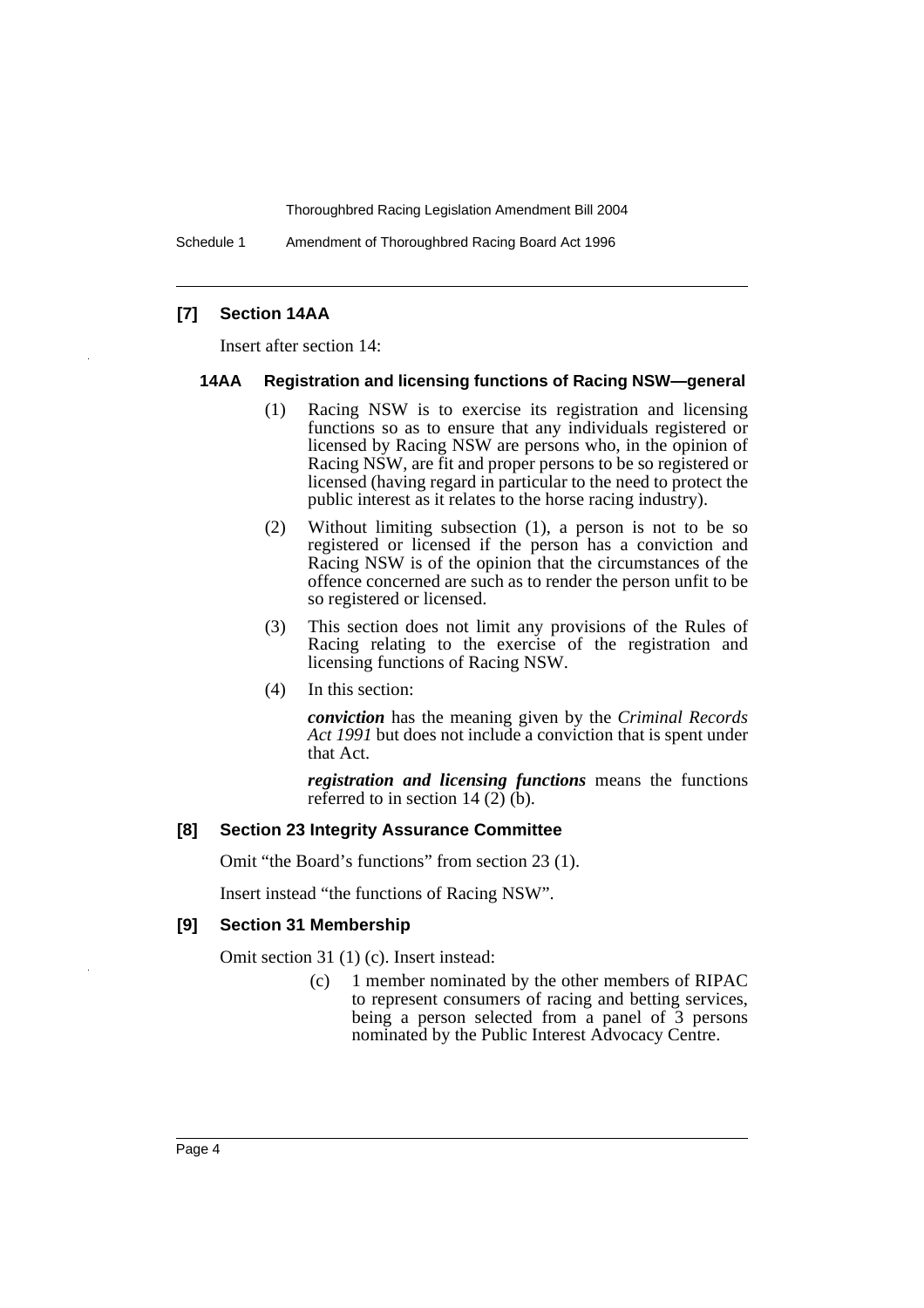Amendment of Thoroughbred Racing Board Act 1996 Schedule 1

#### **[10] Section 31 (3A)**

Insert after section 31 (3):

(3A) The member referred to in subsection (1) (c) is to be nominated by the other members of RIPAC at a meeting of RIPAC at which a quorum is present.

#### **[11] Section 31 (5)**

Omit the note at the end of section 31. Insert as section 31 (5):

(5) The nomination by the Public Interest Advocacy Centre referred to in subsection (1) (c) is to be made by notice in writing to RIPAC.

#### **[12] Section 35 Functions of RIPAC**

Insert at the end of the section:

- (2) Recommendations made by RIPAC to Racing NSW are to be made in writing and tabled at the next meeting of Racing NSW.
- (3) Racing NSW is to respond to RIPAC in writing in relation to any such recommendations within a reasonable time after they are received.

#### **[13] Section 40 Procedure**

Insert after section 40 (3):

(3A) The minutes of any joint meeting are to be circulated among both the members of RIPAC and the members of Racing NSW.

#### **[14] Section 42 Right of appeal**

Insert after section 42 (1):

- (1A) Racing NSW has a right of appeal to the Appeal Panel against the following decisions of a racing authority:
	- (a) a decision referred to in subsection  $(1)$   $(a)$ – $(d)$ ,
	- (b) a decision to dismiss a charge against a person for contravention of the Rules of Racing.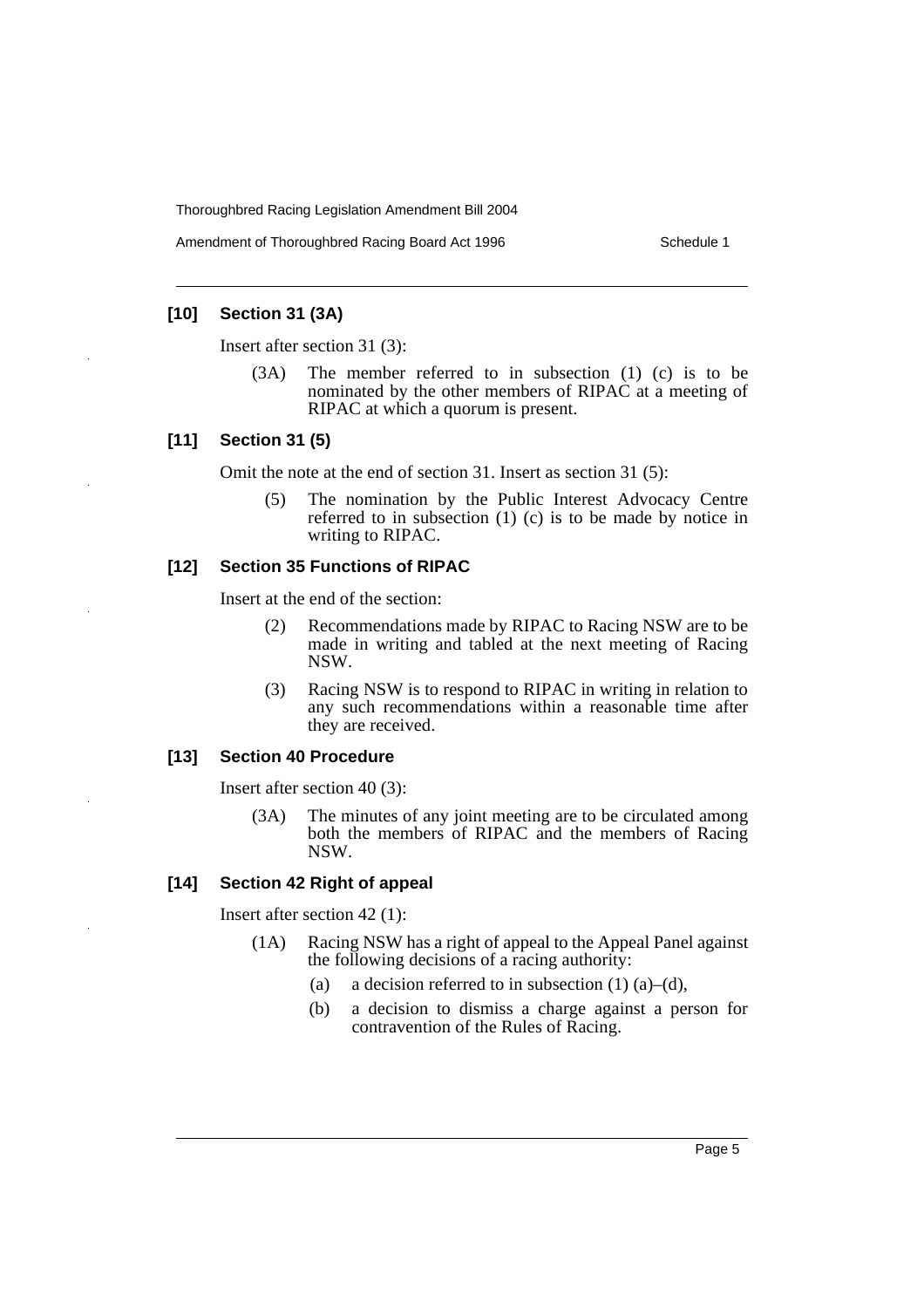Schedule 1 Amendment of Thoroughbred Racing Board Act 1996

#### **[15] Section 43 Procedure on an appeal**

Omit section 43 (1). Insert instead:

(1) An appeal to the Appeal Panel is to be by way of a new hearing and fresh evidence, or evidence in addition to or in substitution for the evidence on which the decision appealed against was made, may be given on the appeal.

#### **[16] Section 44**

Omit the section. Insert instead:

#### **44 Determination of appeal**

- (1) The Appeal Panel may do any of the following in respect of an appeal:
	- (a) dismiss the appeal,
	- (b) confirm the decision appealed against or vary the decision by substituting any decision that could have been made by the racing authority,
	- (c) refer any matter relating to the decision appealed against to the racing authority for rehearing (in accordance with directions given by the Appeal Panel),
	- (d) make such other order in relation to the disposal of the appeal as the Appeal Panel thinks fit.
- (2) The decision of the Appeal Panel is to be given effect to.

#### **[17] Schedule 1 Savings and transitional provisions**

Insert at the end of clause 3 (1):

*Thoroughbred Racing Legislation Amendment Act 2004*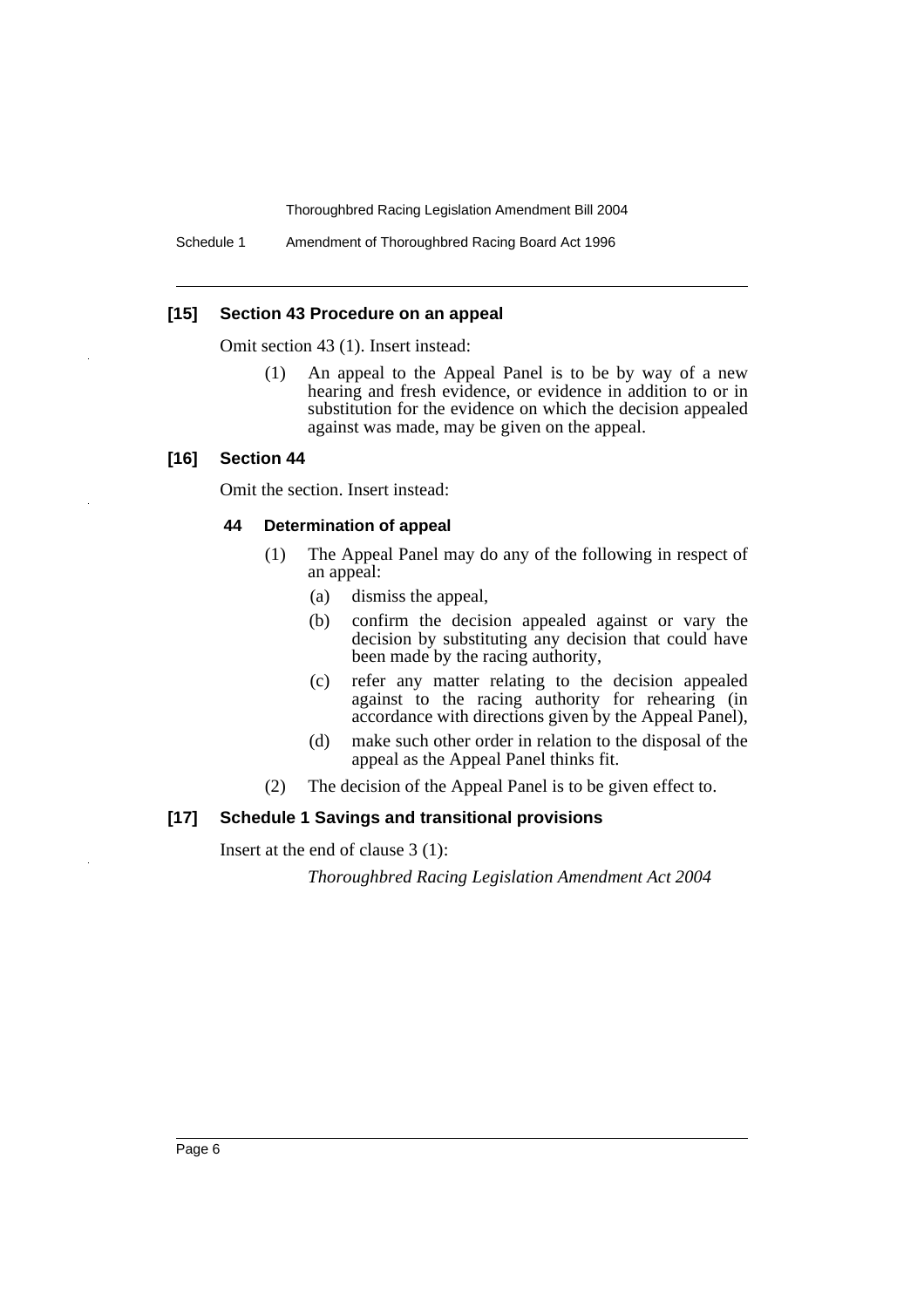Amendment of Thoroughbred Racing Board Act 1996 Schedule 1

# **[18] Schedule 1, Part 8**

Insert after Part 7:

# **Part 8 Provisions consequent on enactment of Thoroughbred Racing Legislation Amendment Act 2004**

#### **29 Definition**

In this Part:

*amending Act* means the *Thoroughbred Racing Legislation Amendment Act 2004*.

#### **30 Change of Act name**

In any Act (other than this Act) or instrument, a reference to the *Thoroughbred Racing Board Act 1996* is to be read as a reference to the *Thoroughbred Racing Act 1996*.

#### **31 Change of name of NSW Thoroughbred Racing Board**

- (1) The substitution of section 4 by the amending Act effects the alteration of the name of the NSW Thoroughbred Racing Board in terms of section 53 of the *Interpretation Act 1987* and accordingly that section applies.
- (2) A reference in Parts 1 to 7 of this Schedule to the Board is to be read as a reference to Racing NSW, except in relation to matters that occurred before that alteration took place.

**Note.** Section 53 of the *Interpretation Act 1987* provides that if an Act alters the name of a body or office:

- (a) the body or office continues in existence under its new name so that its identity is not affected, and
- (b) a reference in any Act or instrument, or in any other document, to the body or office under its former name is to be read as a reference to the body or office under its new name (except in relation to matters that occurred before the alteration took place).

#### **32 Registration and licensing functions of Racing NSW**

In section 14AA, as inserted by the amending Act, a reference to a conviction includes a reference to:

(a) a conviction that occurred before the commencement of that section, and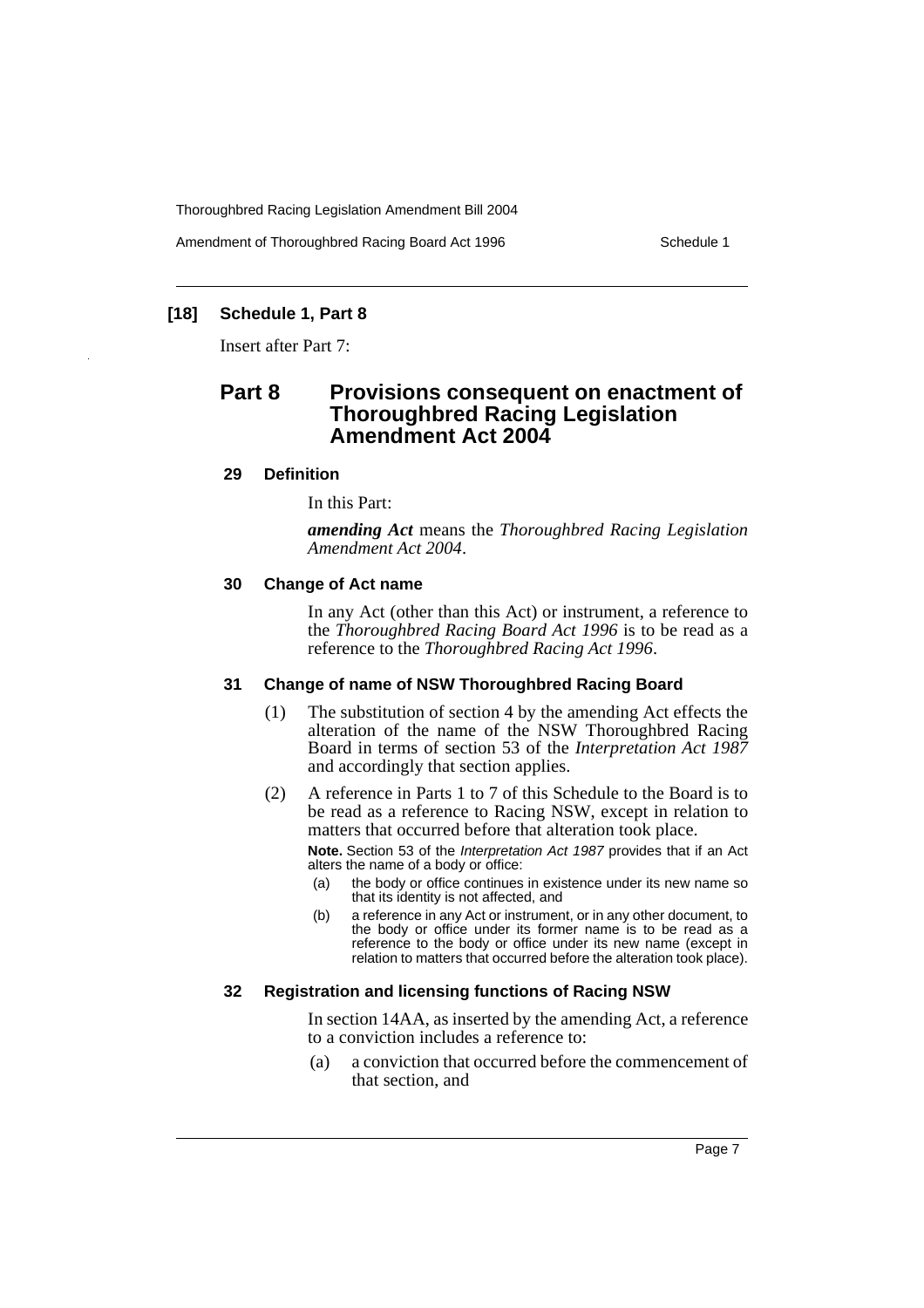Schedule 1 Amendment of Thoroughbred Racing Board Act 1996

(b) a conviction for an offence committed before the commencement of that section.

#### **33 Membership of RIPAC**

The amendments to section 31 made by the amending Act do not affect the office of a member of RIPAC holding office under section 31 (1) (c) of the Act immediately before its substitution by the amending Act and do not take effect with respect to RIPAC until that member vacates office under this Act.

#### **34 Appeals**

- (1) Section 42 (1A), as inserted by the amending Act, does not apply in respect of decisions referred to in that subsection that were made before the commencement of that subsection.
- (2) This Act continues to apply in respect of an appeal made to the Appeal Panel before the commencement of an amendment made by the amending Act as if the amendment had not been enacted.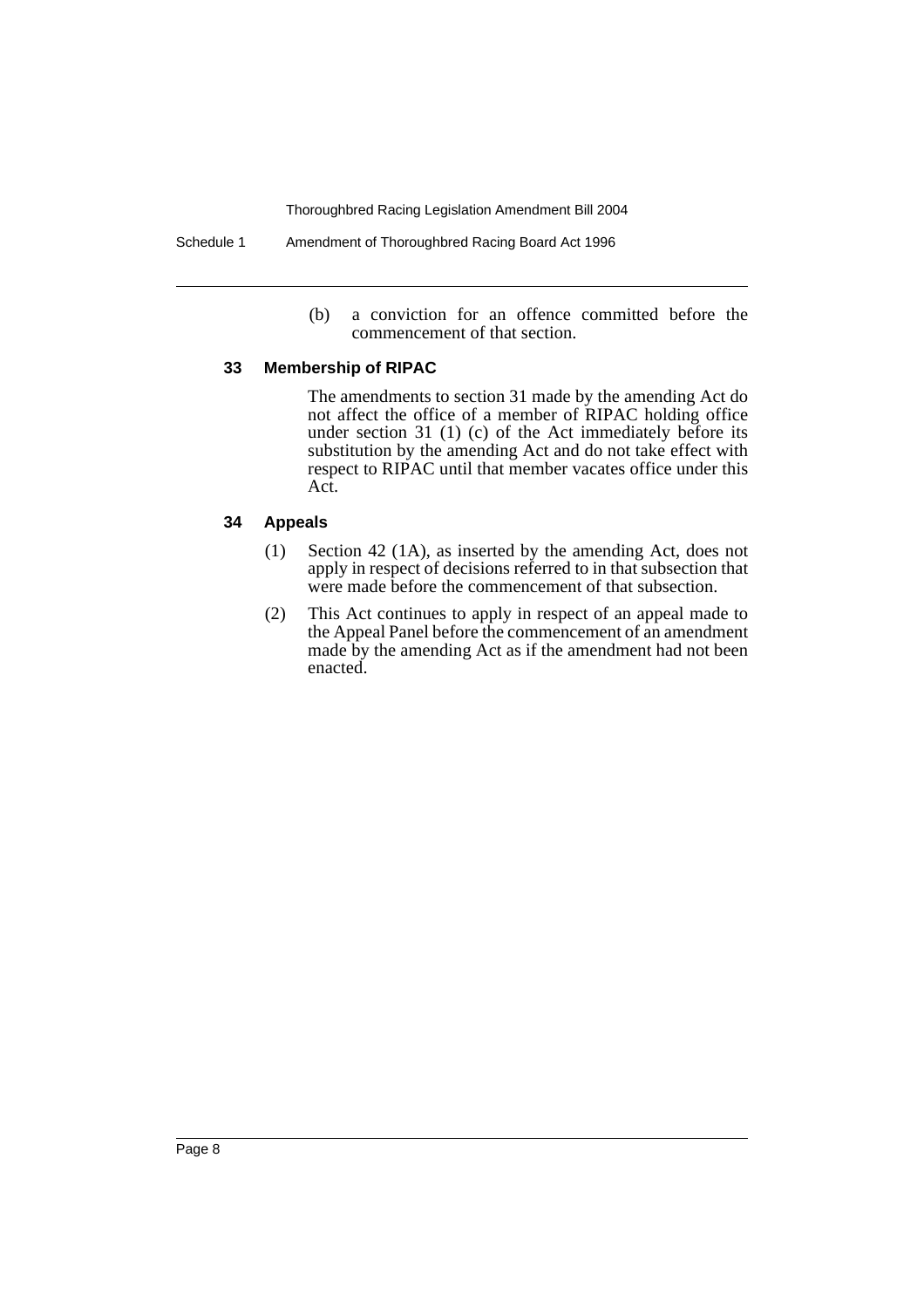Amendment of Racing Appeals Tribunal legislation Schedule 2

# **Schedule 2 Amendment of Racing Appeals Tribunal legislation**

(Section 4)

# **2.1 Amendment of Racing Appeals Tribunal Act 1983 No 199**

#### **[1] Long title and section 4 (1), definition of "Appeal Panel"**

Omit "*Board*" wherever occurring.

**[2] Section 4 (1)**

Omit the definition of *Board*.

### **[3] Section 4 (1)**

Insert in alphabetical order:

*racing association* has the meaning given by the *Thoroughbred Racing Act 1996*.

*Racing NSW* means Racing New South Wales.

#### **[4] Section 7 Appointment of acting Tribunal**

Omit section 7 (1) (b). Insert instead:

(b) another qualified person to act as the Tribunal in the circumstances described in paragraph (a), but to act only during the illness or absence of the person appointed to act as the Tribunal under paragraph (a).

## **[5] Section 15**

Omit the section. Insert instead:

#### **15 Appeals to Tribunal**

- (1) A person who is aggrieved by any of the following decisions may, in accordance with the regulations, appeal against the decision to the Tribunal:
	- (a) a decision of the Appeal Panel on an appeal under the *Thoroughbred Racing Act 1996*,
	- (b) a decision of a racing association on an appeal heard by virtue of a delegation of Racing NSW under the *Thoroughbred Racing Act 1996*,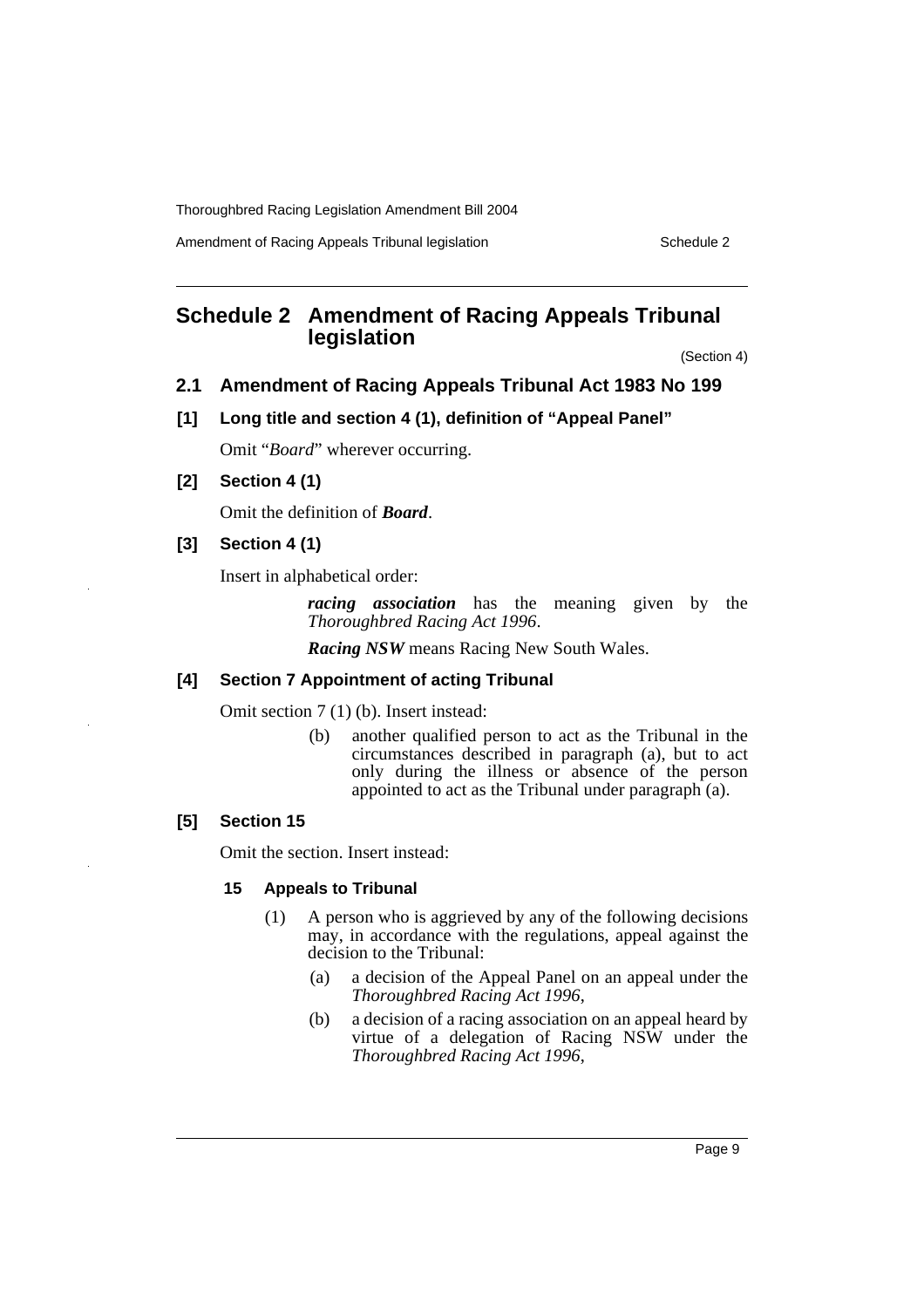Schedule 2 Amendment of Racing Appeals Tribunal legislation

- (c) a decision in respect of which an appeal is made to the Appeal Panel or a racing association under the *Thoroughbred Racing Act 1996* but that the Appeal Panel or racing association neglects or refuses to hear and determine,
- (d) a decision of Racing NSW.
- (2) Racing NSW may, in accordance with the regulations, appeal to the Tribunal against the following decisions:
	- (a) a decision of the Appeal Panel on an appeal under the *Thoroughbred Racing Act 1996*,
	- (b) a decision of a racing association on an appeal heard by virtue of a delegation by Racing NSW under the *Thoroughbred Racing Act 1996*,
	- (c) a decision in respect of which an appeal is made to the Appeal Panel or a racing association under the *Thoroughbred Racing Act 1996* but that the Appeal Panel or racing association neglects or refuses to hear and determine.

#### **[6] Sections 16 and 16A**

Omit section 16. Insert instead:

#### **16 Procedure on appeal**

- (1) An appeal to the Tribunal is to be by way of a new hearing and fresh evidence, or evidence in addition to or in substitution for the evidence on which the decision appealed against was made, may be given on the appeal.
- (2) Proceedings on an appeal are to be held as in open court before the Tribunal.

#### **16A Persons required to attend hearings or produce documents**

- (1) The Tribunal may, by written notice served on any person, require the person to attend at a time, date and place specified in the notice for the purpose of:
	- (a) giving evidence relating to an appeal being heard or to be heard by the Tribunal, or
	- (b) producing any document, relating to such an appeal, specified in the notice that is in the person's possession or under the person's control.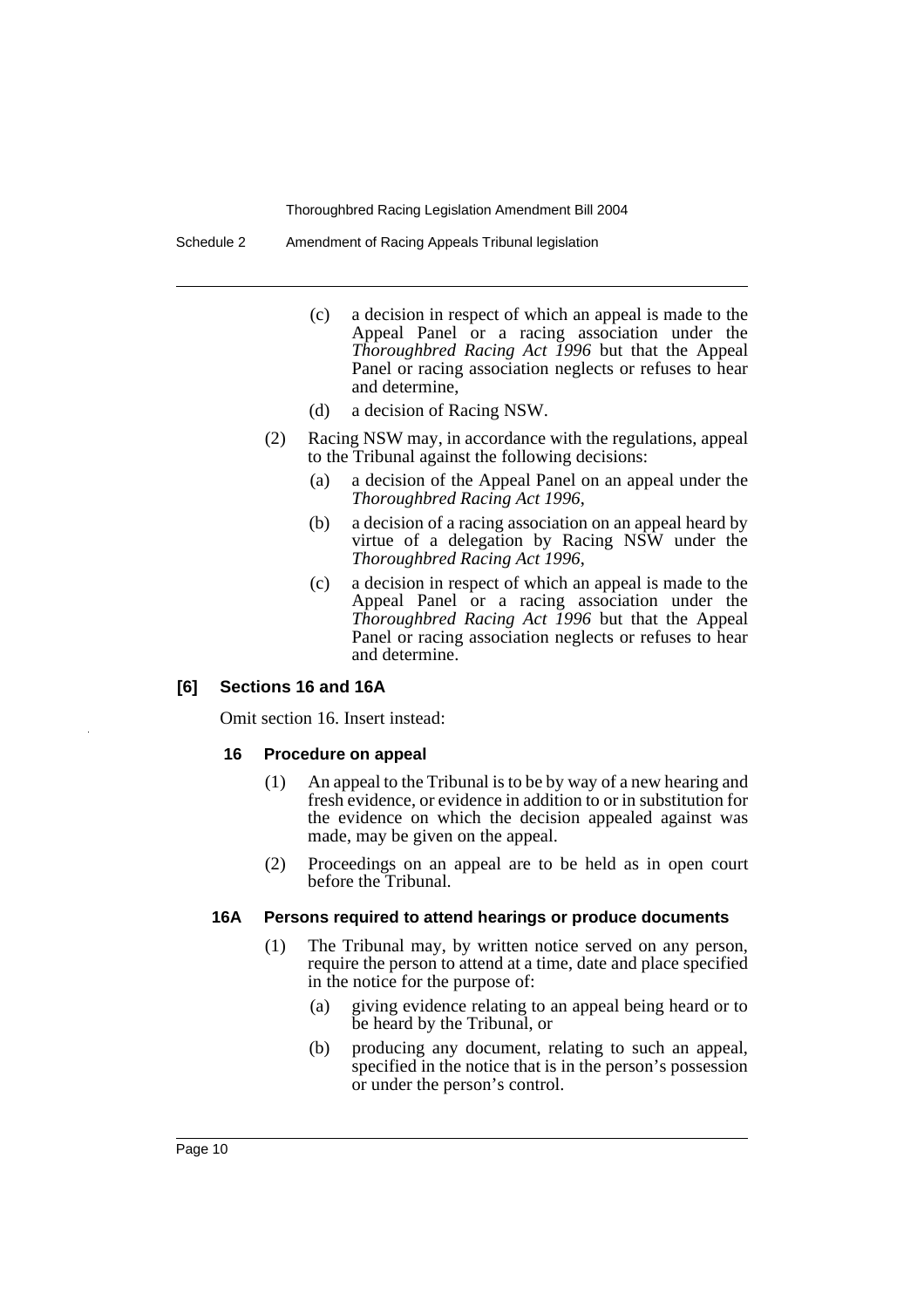Amendment of Racing Appeals Tribunal legislation Schedule 2

(2) A person who is served with a notice under this section must not, without reasonable excuse, fail or refuse to comply with the requirements of the notice.

Maximum penalty: 5 penalty units.

(3) A person who is served with a notice under this section is to be given at the time of service an amount sufficient to cover the travelling and any other expenses likely to be incurred by the person in attending at the time, date and place specified in the notice.

#### **[7] Section 17**

Omit the section. Insert instead:

#### **17 Determination of appeal**

- (1) The Tribunal may do any of the following in respect of an appeal:
	- (a) dismiss the appeal,
	- (b) confirm the decision appealed against or vary the decision by substituting any decision that could have been made by the Appeal Panel, the racing association or Racing NSW (as the case requires),
	- (c) refer any matter relating to the decision appealed against to the Appeal Panel, the racing association or Racing NSW for rehearing (in accordance with directions given by the Tribunal),
	- (d) make such other order in relation to the disposal of the appeal as the Tribunal thinks fit.
- (2) The decision of the Tribunal is final and is taken (except for the purposes of an appeal against the decision under this Act or the *Thoroughbred Racing Act 1996*) to be the decision of the Appeal Panel, the racing association or Racing NSW (as the case requires).

#### **[8] Sections 19 and 20**

Omit "the Board" and "The Board" wherever occurring.

Insert instead "Racing NSW".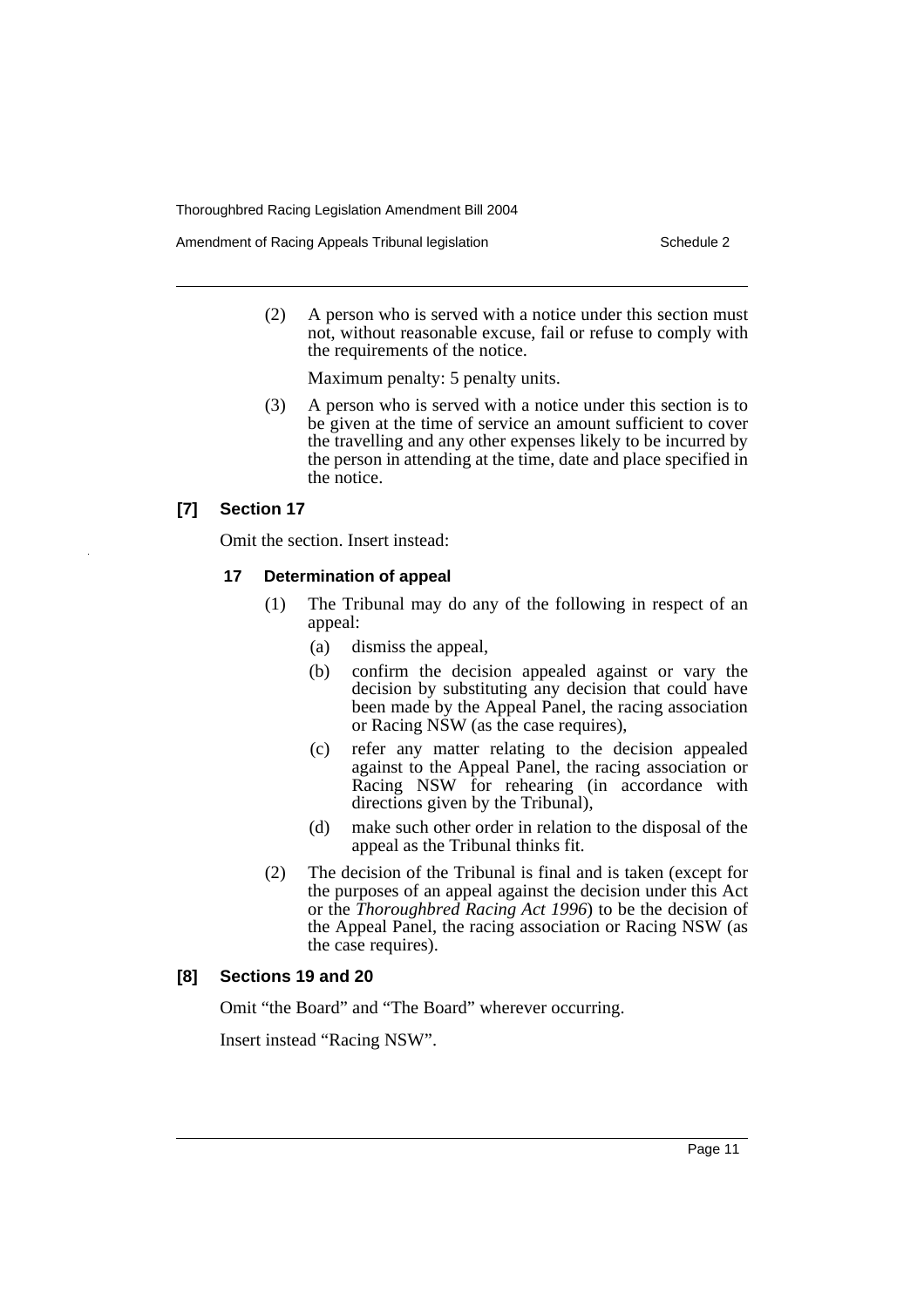Schedule 2 Amendment of Racing Appeals Tribunal legislation

#### **[9] Section 21**

Insert after section 20:

#### **21 Service of instruments**

Any instrument to be served on any person under this Act or the regulations may be served:

- (a) personally, or
- (b) by leaving it, at the place of residence or business of the person last known to the person serving the instrument, with some other person apparently over the age of 16 years, or
- (c) by post addressed to the person at the place of residence or business of the person last known to the person serving the instrument.

#### **[10] Schedule 1 Savings and transitional provisions**

Omit clause 1 (1). Insert instead:

(1) The regulations may contain provisions of a savings or transitional nature consequent on the enactment of the following Acts:

*Thoroughbred Racing Board Amendment Act 1998*

*Thoroughbred Racing Legislation Amendment Act 2004*

#### **[11] Schedule 1, clause 1 (2)**

Omit "to that Act". Insert instead "to the Act concerned".

#### **[12] Schedule 1, clause 3**

Insert after clause 2:

#### **3 Amendments made by Thoroughbred Racing Legislation Amendment Act 2004**

(1) Section 15, as in force immediately before its substitution by the *Thoroughbred Racing Legislation Amendment Act 2004*, continues to apply in respect of decisions referred to in that section that were made before that substitution.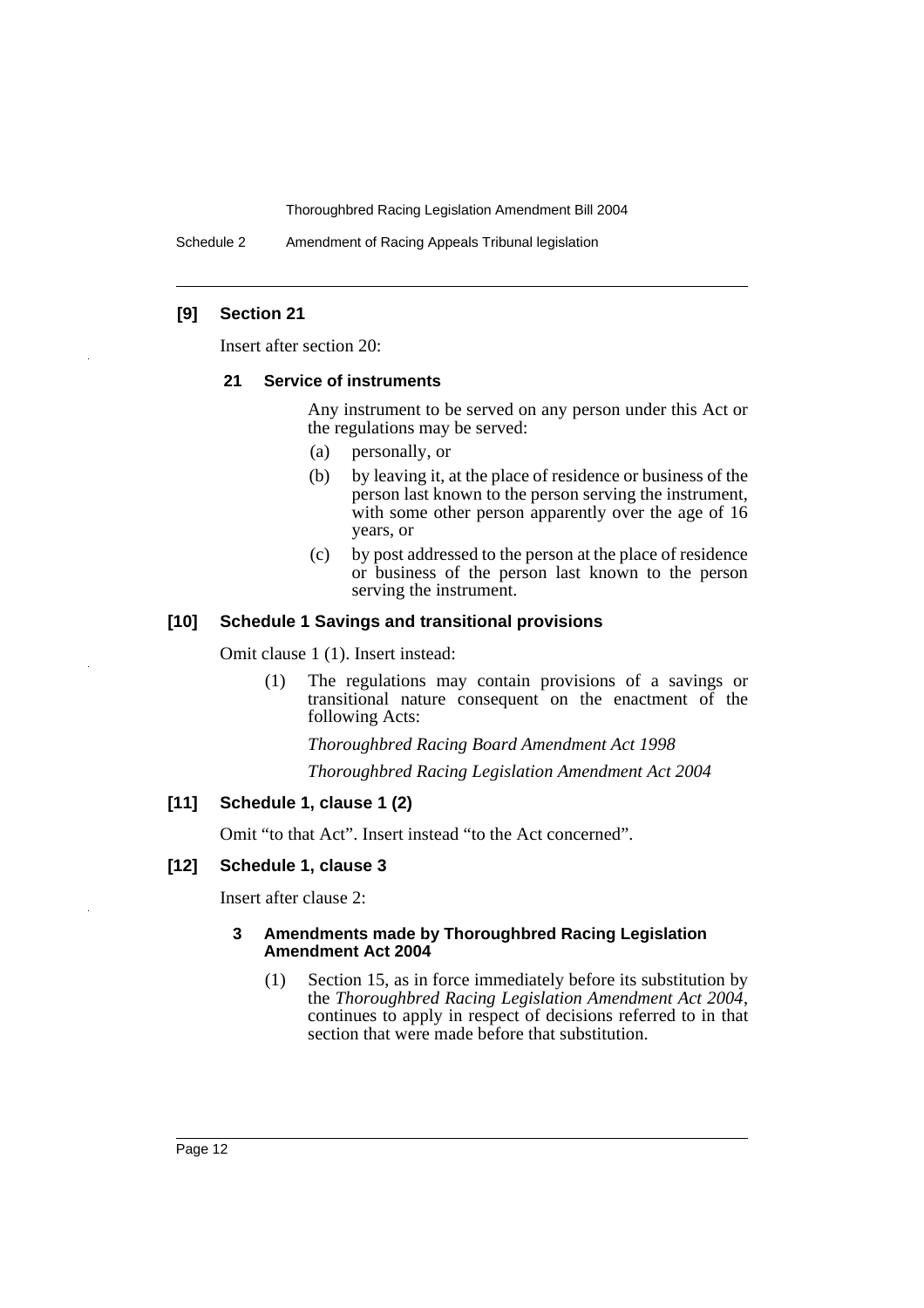Amendment of Racing Appeals Tribunal legislation Schedule 2

- (2) The provisions of Part 3 of this Act, and the regulations made under Part 3, continue to apply in respect of an appeal made to the Tribunal before the commencement of an amendment made to those provisions by the *Thoroughbred Racing Legislation Amendment Act 2004* as if the amendment had not been enacted.
- (3) The amendments made to clause 1 of this Schedule by the *Thoroughbred Racing Legislation Amendment Act 2004* do not affect the operation of any regulations made under that clause before the commencement of those amendments.

# **2.2 Amendment of Racing Appeals Tribunal Regulation 1999**

# **[1] Clause 6 Decisions from which an appeal lies to Tribunal**

Omit "section 15 (a) or (b)" from clause 6 (1).

Insert instead "section 15  $(1)$   $(a)$ ,  $(b)$  or  $(c)$ ".

# **[2] Clause 6 (2)**

Omit "section 15 (c)". Insert instead "section 15 (1) (d)".

# **[3] Clause 7 Procedure for initiating and hearing appeals**

Omit "section 15 (a) or  $(c)$ " from clause 7 (1) (a).

Insert instead "section 15  $(1)$   $(a)$ ,  $(b)$  or  $(d)$ ".

# **[4] Clause 7 (1) (b)**

Omit "section 15 (b)". Insert instead "section 15 (1) (c)".

# **[5] Clause 7 (1) (b)**

Insert "or racing association" after "Appeal Panel".

# **[6] Clause 12 Evidence on appeal**

Omit clause 12 (1).

# **[7] Clause 15 Determination of appeal**

Omit the clause.

# **[8] Clause 17 Service of instruments**

Omit the clause.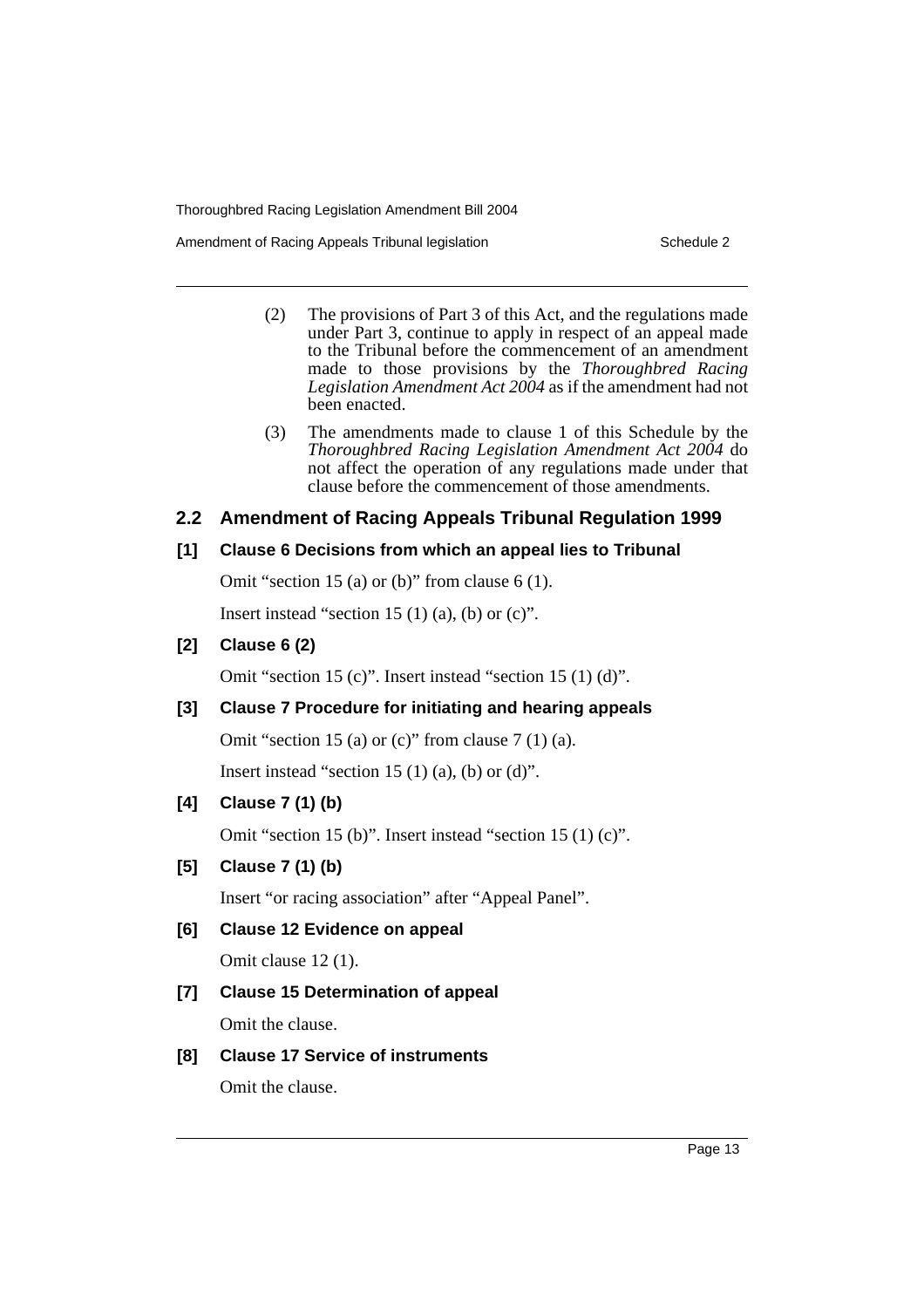Schedule 2 Amendment of Racing Appeals Tribunal legislation

#### **[9] Clause 19 Persons required to attend hearings or produce documents**

Omit the clause.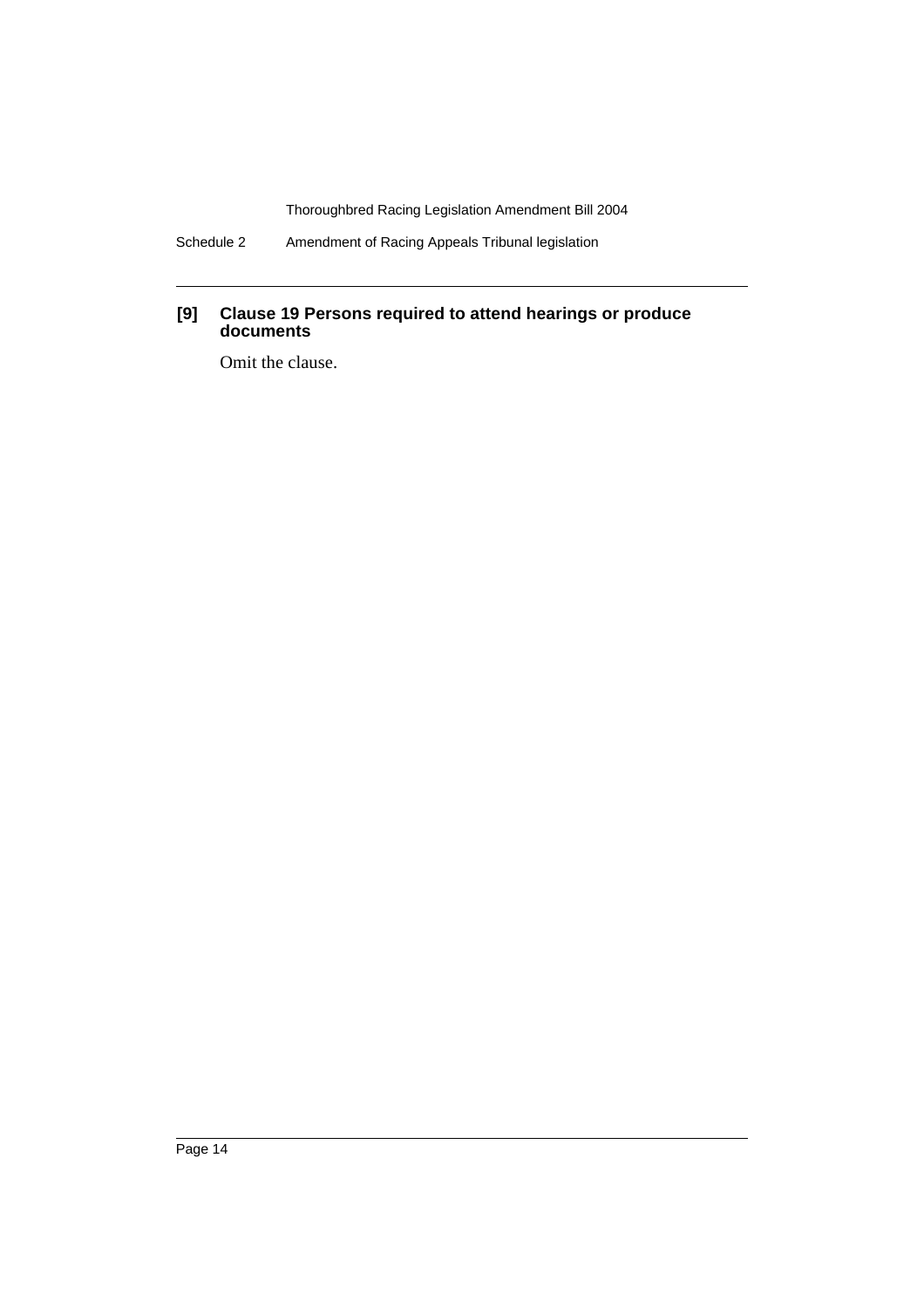Consequential amendments **Schedule 3** Schedule 3

(Section 5)

# **Schedule 3 Consequential amendments**

# **3.1 Defamation Act 1974 No 18**

#### **[1] Section 17DB Matters arising under Thoroughbred Racing Act 1996**

Omit "the NSW Thoroughbred Racing Board" from section 17DB (a).

Insert instead "Racing New South Wales".

# **[2] Section 17DB (b)**

Omit "the Board". Insert instead "Racing New South Wales".

#### **[3] Schedule 2 Proceedings of public concern and official and public documents and records**

Omit "*Board*" from clause 2 (8).

### **[4] Schedule 2, clause 2 (13A)**

Omit "the NSW Thoroughbred Racing Board under the *Thoroughbred Racing Board Act 1996*".

Insert instead "Racing New South Wales under the *Thoroughbred Racing Act 1996*".

# **3.2 Liquor Act 1982 No 147**

# **[1] Section 4 Definitions**

Omit "the NSW Thoroughbred Racing Board" from the definition of *racing club* in section  $4(\overline{1})$ .

Insert instead "Racing New South Wales".

# **[2] Section 19 Governor's licences**

Omit "the NSW Thoroughbred Racing Board" from section 19 (1) (d).

Insert instead "Racing New South Wales".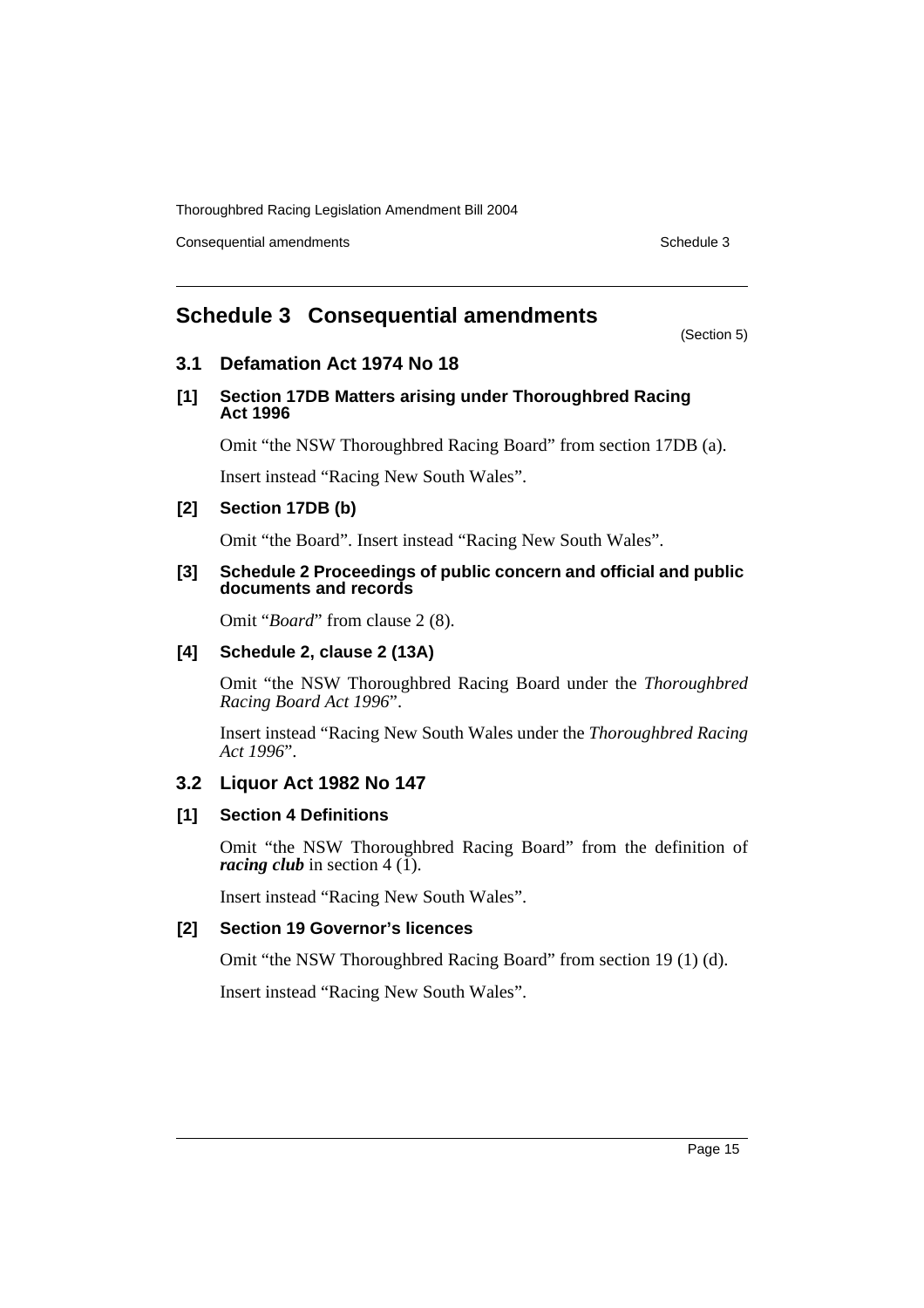# **3.3 Lotteries and Art Unions Act 1901 No 34**

### **Section 4D Sweepstakes in relation to Melbourne Cup and other events**

Omit "the NSW Thoroughbred Racing Board" from paragraph (e) of the definition of *prescribed organisation* in section 4D (1).

Insert instead "Racing New South Wales".

# **3.4 Racing Administration Act 1998 No 114**

### **[1] Section 4 Definitions**

Omit "the NSW Thoroughbred Racing Board" from paragraph (a) of the definition of *controlling body*.

Insert instead "Racing New South Wales".

#### **[2] Section 26C Bookmakers Revision Committee**

Omit "the NSW Thoroughbred Racing Board" from section 26C (1) (b).

Insert instead "Racing New South Wales".

#### **3.5 Registered Clubs Act 1976 No 31**

#### **Section 30 Rules of registered clubs**

Omit "the NSW Thoroughbred Racing Board" from section 30 (5A) (a).

Insert instead "Racing New South Wales".

# **3.6 Sydney Turf Club Act 1943 No 22**

#### **[1] Section 7 Objects and functions of Club**

Omit "the NSW Thoroughbred Racing Board" from section 7 (2).

Insert instead "Racing New South Wales".

# **[2] Section 25 Exclusion of undesirable persons**

Omit "the NSW Thoroughbred Racing Board" wherever occurring in section 25 (1).

Insert instead "Racing New South Wales".